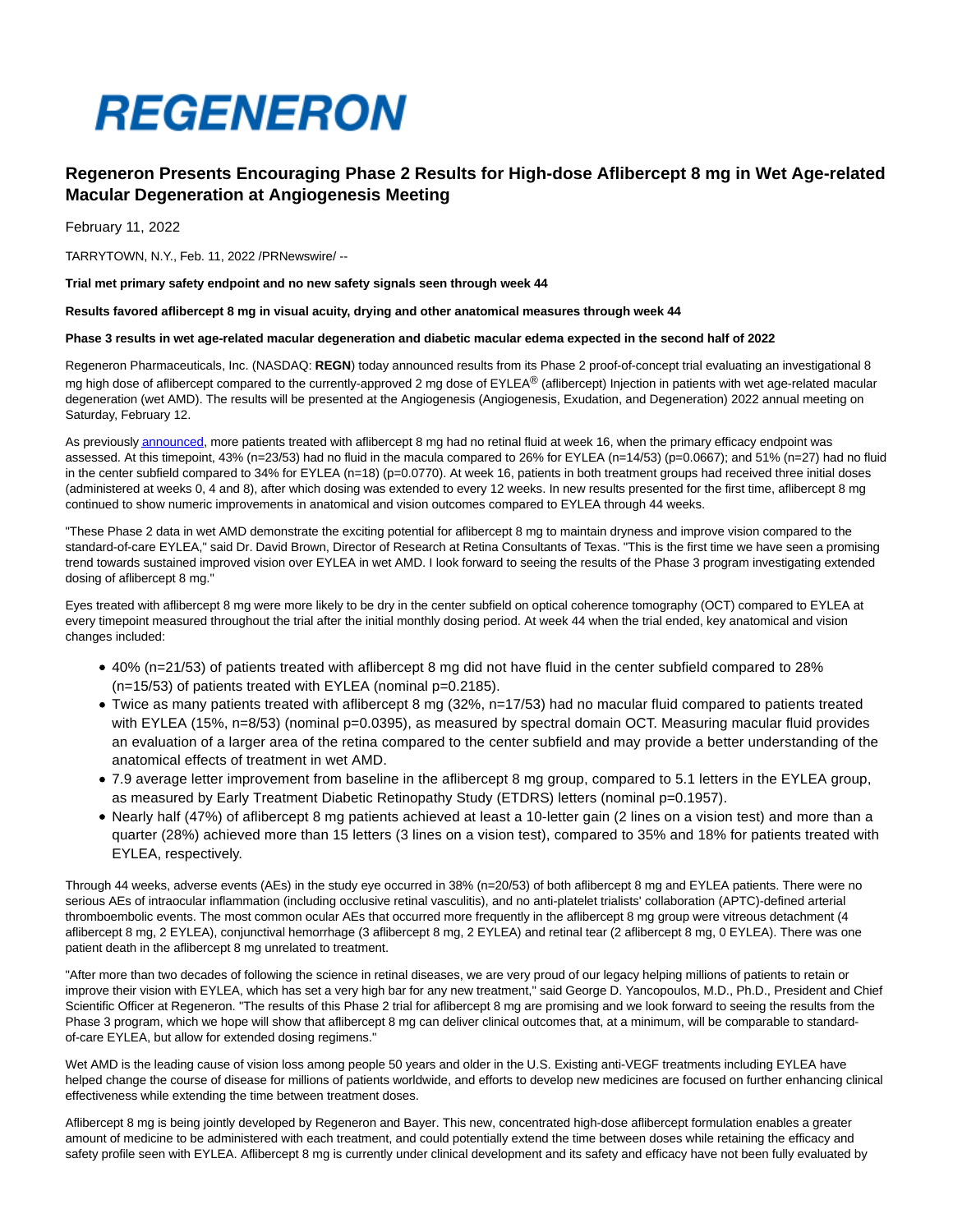#### any regulatory authority.

#### **About the Phase 2 Trial**

The Phase 2 randomized, single-masked CANDELA trial [\(NCT04126317\)](https://c212.net/c/link/?t=0&l=en&o=3441258-1&h=1299289035&u=https%3A%2F%2Fc212.net%2Fc%2Flink%2F%3Ft%3D0%26l%3Den%26o%3D3268287-1%26h%3D262085559%26u%3Dhttps%253A%252F%252Fclinicaltrials.gov%252Fct2%252Fshow%252FNCT04126317%253Fterm%253Dcandela%2526cond%253DWet%252BAge-related%252BMacular%252BDegeneration%2526draw%253D2%2526rank%253D1%26a%3DNCT04126317&a=NCT04126317) enrolled 106 treatment-naïve patients with wet AMD. The trial was designed to investigate the safety, efficacy and tolerability of aflibercept 8 mg compared to the currently-approved 2 mg dose of EYLEA. Patients were randomized into two groups, with one group receiving aflibercept 8 mg (n=53) and the other group receiving EYLEA (n=53). Patients in both groups received three initial intravitreal injections (weeks 0, 4 and 8), before the primary endpoint was assessed at week 16, after which dosing was extended to every 12 weeks, or more frequently if required due to persistent or worsening disease. Efficacy was assessed via the presence of retinal fluid in the center subfield on optical coherence tomography at this timepoint.

Trial participants were at least 50 years of age (mean: 77 years), mean baseline retinal thickness was 502.1 microns, and the best corrected visual acuity (BCVA) ETDRS letter score was between 24 to 78 in the study eye (mean: 59 letters).

## **About the Phase 3 Clinical Program**

There are two ongoing pivotal trials to investigate the efficacy and safety of aflibercept 8 mg versus EYLEA. In diabetic macular edema (DME), Regeneron is sponsoring the Phase 2/3 multi-center, randomized, double-masked PHOTON trial [\(NCT04429503\)](https://c212.net/c/link/?t=0&l=en&o=3441258-1&h=2585973112&u=https%3A%2F%2Fc212.net%2Fc%2Flink%2F%3Ft%3D0%26l%3Den%26o%3D3268287-1%26h%3D1661156692%26u%3Dhttps%253A%252F%252Fclinicaltrials.gov%252Fct2%252Fshow%252FNCT04429503%253Fterm%253DNCT04429503%2526draw%253D2%2526rank%253D1%26a%3DNCT04429503&a=NCT04429503). In wet AMD, Bayer is sponsoring the Phase 3 multi-center, randomized, double-masked PULSAR trial [\(NCT04423718\)](https://c212.net/c/link/?t=0&l=en&o=3441258-1&h=3175486344&u=https%3A%2F%2Fc212.net%2Fc%2Flink%2F%3Ft%3D0%26l%3Den%26o%3D3268287-1%26h%3D2904091243%26u%3Dhttps%253A%252F%252Fclinicaltrials.gov%252Fct2%252Fshow%252FNCT04423718%253Fterm%253DNCT04423718%2526draw%253D2%2526rank%253D1%26a%3DNCT04423718&a=NCT04423718) in treatment-naïve patients. Across both trials, patients are randomized into one of three treatment groups, testing aflibercept 8 mg with dosing regimens at either 12- or 16-week intervals or EYLEA with an 8-week dosing regimen.

## **IMPORTANT EYLEA SAFETY INFORMATION AND INDICATIONS**

## **INDICATIONS**

EYLEA<sup>®</sup> (aflibercept) Injection 2 mg (0.05 mL) is indicated for the treatment of patients with Neovascular (Wet) Age-related Macular Degeneration (AMD), Macular Edema following Retinal Vein Occlusion (RVO), Diabetic Macular Edema (DME), and Diabetic Retinopathy (DR).

## **CONTRAINDICATIONS**

EYLEA is contraindicated in patients with ocular or periocular infections, active intraocular inflammation, or known hypersensitivity to aflibercept or to any of the excipients in EYLEA.

# **WARNINGS AND PRECAUTIONS**

- Intravitreal injections, including those with EYLEA, have been associated with endophthalmitis and retinal detachments. Proper aseptic injection technique must always be used when administering EYLEA. Patients should be instructed to report any symptoms suggestive of endophthalmitis or retinal detachment without delay and should be managed appropriately. Intraocular inflammation has been reported with the use of EYLEA.
- Acute increases in intraocular pressure have been seen within 60 minutes of intravitreal injection, including with EYLEA. Sustained increases in intraocular pressure have also been reported after repeated intravitreal dosing with VEGF inhibitors. Intraocular pressure and the perfusion of the optic nerve head should be monitored and managed appropriately.
- There is a potential risk of arterial thromboembolic events (ATEs) following intravitreal use of VEGF inhibitors, including EYLEA. ATEs are defined as nonfatal stroke, nonfatal myocardial infarction, or vascular death (including deaths of unknown cause). The incidence of reported thromboembolic events in wet AMD studies during the first year was 1.8% (32 out of 1824) in the combined group of patients treated with EYLEA compared with 1.5% (9 out of 595) in patients treated with ranibizumab; through 96 weeks, the incidence was 3.3% (60 out of 1824) in the EYLEA group compared with 3.2% (19 out of 595) in the ranibizumab group. The incidence in the DME studies from baseline to week 52 was 3.3% (19 out of 578) in the combined group of patients treated with EYLEA compared with 2.8% (8 out of 287) in the control group; from baseline to week 100, the incidence was 6.4% (37 out of 578) in the combined group of patients treated with EYLEA compared with 4.2% (12 out of 287) in the control group. There were no reported thromboembolic events in the patients treated with EYLEA in the first six months of the RVO studies.

# **ADVERSE REACTIONS**

- Serious adverse reactions related to the injection procedure have occurred in <0.1% of intravitreal injections with EYLEA including endophthalmitis and retinal detachment.
- The most common adverse reactions (≥5%) reported in patients receiving EYLEA were conjunctival hemorrhage, eye pain, cataract, vitreous detachment, vitreous floaters, and intraocular pressure increased.
- Patients may experience temporary visual disturbances after an intravitreal injection with EYLEA and the associated eye examinations. Advise patients not to drive or use machinery until visual function has recovered sufficiently.

For more information, please see full **Prescribing Information**.

## **About Regeneron**

Regeneron (NASDAQ: REGN) is a leading biotechnology company that invents life-transforming medicines for people with serious diseases. Founded and led for over 30 years by physician-scientists, our unique ability to repeatedly and consistently translate science into medicine has led to nine FDA-approved treatments and numerous product candidates in development, almost all of which were homegrown in our laboratories. Our medicines and pipeline are designed to help patients with eye diseases, allergic and inflammatory diseases, cancer, cardiovascular and metabolic diseases, pain, hematologic conditions, infectious diseases and rare diseases.